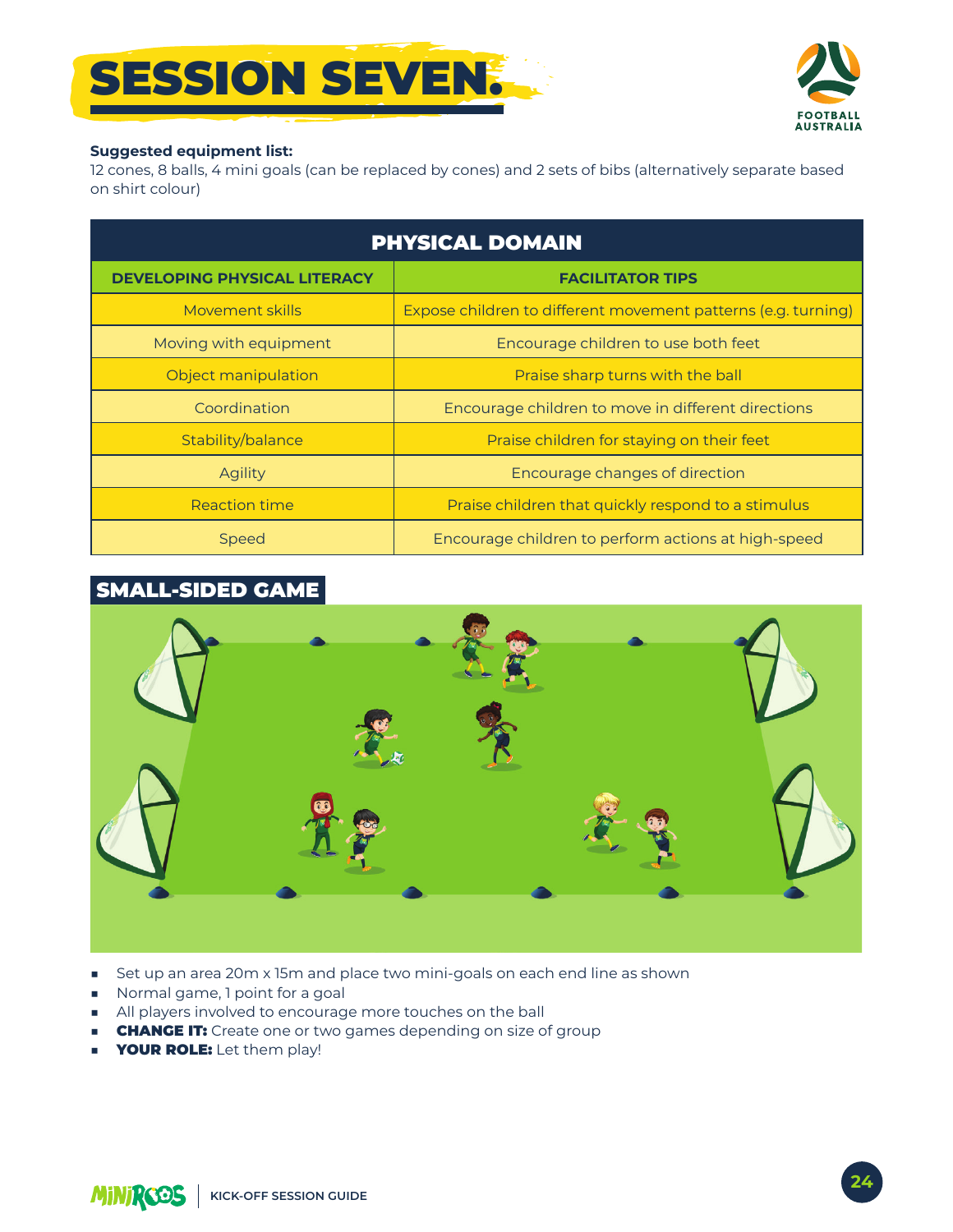## **SESSION SEVEN!**



**FUN FOOTBALL GAME: RUN** 



- Attackers (positioned on wide cones) will run with the ball and attempt to score in goal opposite them m. to receive 1 point for their team
- Defenders (positioned on middle cones) will run and attempt to stop attacker from scoring. If they win the ball, they can score in goal attacker ran from to receive 2 points for their team
- Players rotate roles in clockwise-direction around area
- **CHANGE IT: Delay start of the defender**
- **YOUR ROLE:** Praise and encourage desired actions (e.g. running with ball at speed) without stopping the game

### **SMALL-SIDED GAME (WITH VARIATION)**



- Set up an area 20m x 15m and place two mini-goals on each end line as shown
- Normal game, I point for a goal
- **VARIATION:** A goal is worth 3 points if team scores in other goal (e.g. first scores in right goal then left)
- **CHANGE IT:** Create one or two games depending on size of group ×.
- **YOUR ROLE:** Encourage children to look for width and create space. Praise desired actions (e.g. scoring ٠ a goal, running with the ball) without stopping the game